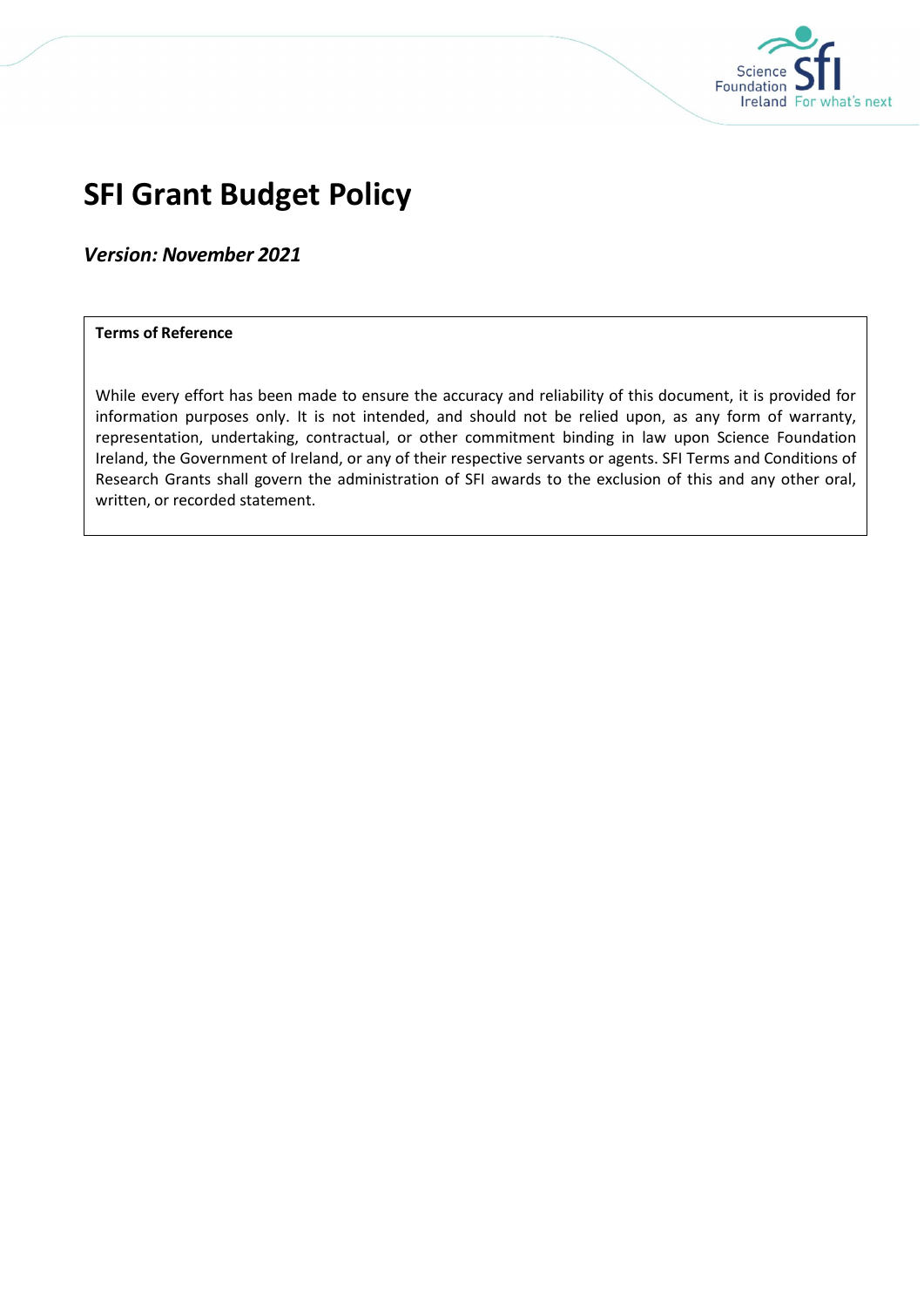

# **Table of Contents**

| 1.             |  |
|----------------|--|
| 2.             |  |
| 3.             |  |
| 4.             |  |
| 4.1.           |  |
|                |  |
| A.             |  |
| <b>B.</b>      |  |
| C.             |  |
| D.             |  |
| Ε.             |  |
| F.             |  |
| G.<br>H.       |  |
| $\mathsf{L}$   |  |
| $\mathbf{J}$ . |  |
| K.             |  |
|                |  |
| 4.2.           |  |
| 4.3.           |  |
| Α.             |  |
| <b>B.</b>      |  |
| C.             |  |
| D.             |  |
| 4.4.           |  |
| 5.             |  |
| 6.             |  |
| 7.             |  |
| 8.             |  |
| Α.             |  |
| B.             |  |
| C.             |  |
| D.             |  |
| Ε.             |  |
|                |  |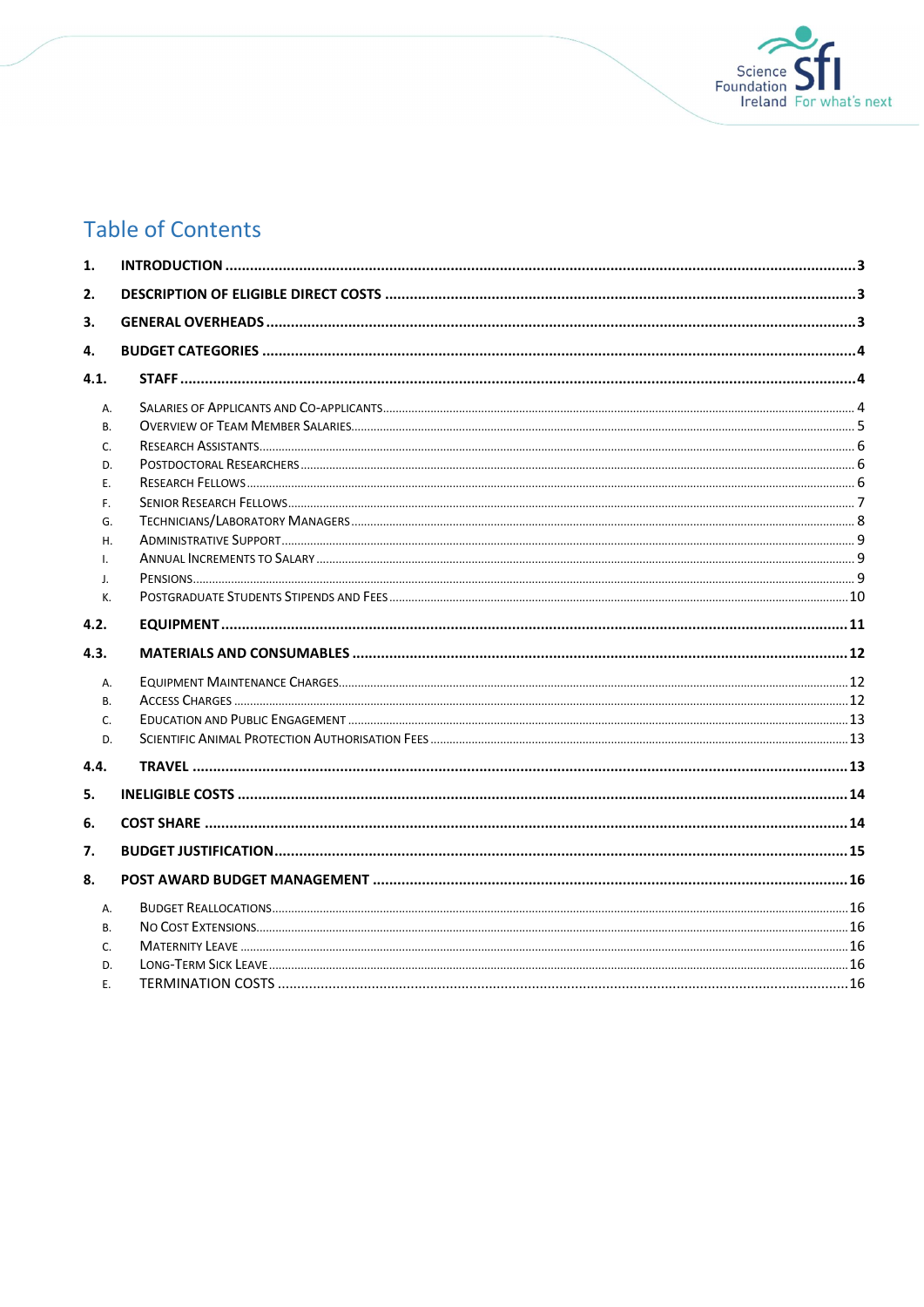

# 1. Introduction

This policy describes Science Foundation Ireland's (SFI's) budgetary requirements in relation to both the submission of grant applications for review and the management of funded award budgets.

Details are provided relating to budgetary information which should be included in the submission of a proposal to SFI. The scope of this document covers the majority of SFI's research programmes although specific programmatic rules will apply. For such additional specific programmatic guidelines, applicants are required to refer to the relevant call and associated documentation.

SFI acknowledges that, following award, the approved budget may need to be modified over time. Therefore, it is recognised that a certain degree of flexibility in the design of revised budgets is required in order to best achieve the objectives of the funded research programme. Budget revisions may be permitted provided that they are appropriately justified within the terms of the corresponding Letter of Offer, SFI Terms and Conditions of Research Grants, SFI Policy on Budget Reallocations and other relevant SFI policies.

The Grant budget may only be used to fund Eligible Costs incurred in accordance with the Terms and Conditions of Research Grants.

# 2. Description of Eligible Direct Costs

Direct Costs eligible for support from SFI awards shall only be those specified in the budget, as agreed with SFI, and shall comply with the Grant Budget Policy and the Grant Conditions.

- Eligible Direct Costs are those costs that can be uniquely and unambiguously identified with a particular Research Programme.
- Eligible Direct Costs shall be
	- reasonable and necessary;
	- incurred solely to advance the Research Programme or, if any single item shall benefit both the Research Programme and other work, then such costs shall be eligible only in proportion that such costs bear to the proportionate benefit derived from them by the Research Programme;
	- not otherwise reasonably available and accessible;

## 3. General Overheads

 General Overheads are defined as the general facility made available by the Research Body for use by the Research Programme, including office and research space; utilities (i.e. electricity, heat, and water); technical and other support; and clerical and administrative staff and represents a contribution toward the Indirect Costs incurred by the Research Body to host the Research Programme.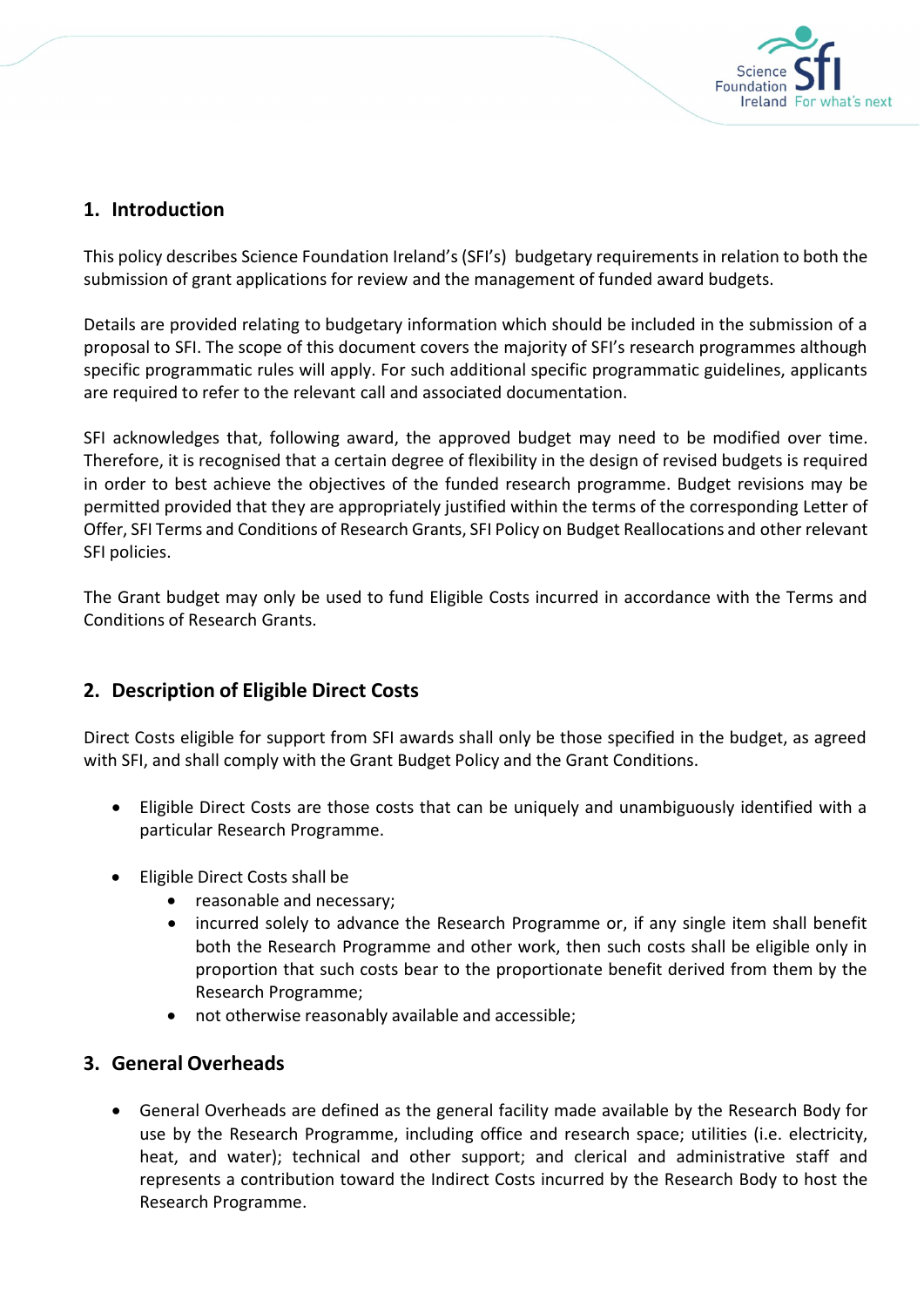

 Overheads are payable to the Research Body up to a maximum sum equivalent to a percentage of Direct Costs, as defined in accordance with any guidance issued by SFI in this respect from time to time. In the absence of any such guidance, 30% of the Direct Costs will apply, excluding therefrom the cost of all equipment identified in the application, also referred to as "Modified" Total Directs Costs.

# 4. Budget Categories

# 4.1. Staff

Science Foundation Ireland does not act as an employer with respect to personnel funded on an SFI award, and therefore in all cases where support is provided on an award for the employment of staff, the Research Body undertakes to issue a contract of employment that is in compliance with relevant laws and regulations and provided that the terms of such employment shall enable the Research Body to comply with the requirements of the SFI Terms and Conditions.

The Research Body must accept full responsibility for the management, monitoring and control of all the research activities funded by the award and all those persons (including employees, students and visiting researchers) employed or involved with any activities funded as a result of an SFI award.

SFI expects that the Research Body will employ fixed-term contract staff in accordance with current legislation. All staff employed as a result of an SFI award must be recruited in compliance with the Research Body's requirements and recommendations for good practice in recruitment and in an open and transparent manner. SFI expects an individual's annual leave entitlement to be taken within the period of the grant.

## a. Salaries of Applicants and Co-applicants

For the majority of awards, SFI will not provide a contribution towards the salary of the lead applicant (Principal Investigator), co-applicant (Co-investigator) or any Funded Investigator. Exceptions apply, where salary is allowed in certain circumstances, or is partly supported for these individuals. Some of these exceptions are listed below and full details are available in the relevant call documentation<sup>1</sup>. In addition, Science Foundation Ireland has partnered with a number of international funders (including the Wellcome Trust, the Royal Society etc.) and specific details of allowable salary costs are detailed in the relevant call documentation.

<sup>1</sup> Programme criteria are subject to change. Please consult the relevant call documentation on the SFI website.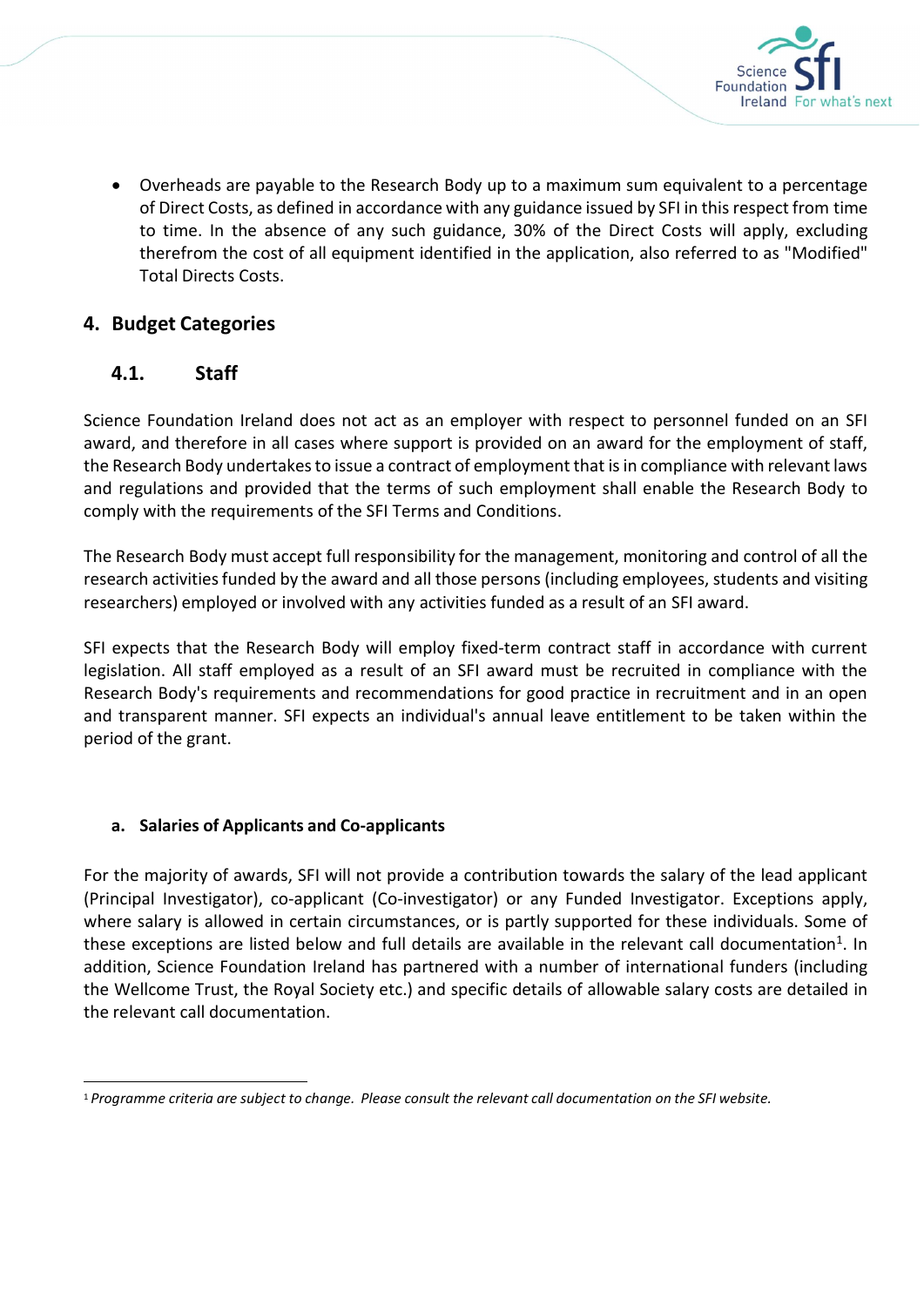

- SFI Starting Investigator Research Grant (SIRG)
- SFI President of Ireland Young Researcher Award (PIYRA)
- SFI President of Ireland Future Research Leaders
- SFI / EI Technology Innovation Development Award (TIDA)
- SFI Industry Fellowship Programme
- SFI ERC Development Programme

In addition, contributions to the salaries of applicants based in certain eligible research bodies may also be permitted in certain situations (e.g. Tyndall National Institute). Investigators based in the Tyndall National Institute are advised to consult with their research office and SFI where required, to seek specific guidance in this regard.

### b. Overview of Team Member Salaries

SFI will provide contributions to fund the salaries of team members according to the following guidelines:

- SFI expects that the majority of funded teams will be composed of postgraduate students (PhD and Research based Masters level) and postdoctoral researchers. Within a team, an appropriate ratio of student to postdoctoral team member should take into consideration supervision requirements and skills needs. Given the recognised importance of student training it is expected that students will be included on all large research grants, unless very strongly justified otherwise.
- For each team member including, but not limited to, research fellows, postdoctoral researchers, research assistants, PhD students, Masters students, operations staff etc., for whom funding is requested, a description of the required expertise and the specific role of the team member should be included in the application.
- Contributions to the salaries of research assistants, postdoctoral researchers and research fellows must align with the SFI Team Member Budget Scale which is available on the SFI website. Clear and explicit justification is required for any request for experienced postdoctoral researchers and research fellows. When preparing a budget, applicants should use a separate budget line item for each individual staff request.
- **Contributions** to the salaries of individual team members not catered for by the researcher salary scale such as research nurse, registrar, project managers, business development personnel, administrators etc., must reference the relevant salary scale and include strong justification.
- In circumstances where it is appropriate to have part-time team members, the salary paid must be commensurate with their time commitment to the project. For part-time team members, it is the responsibility of the Principal Investigator to certify the time dedicated to the SFI funded programme.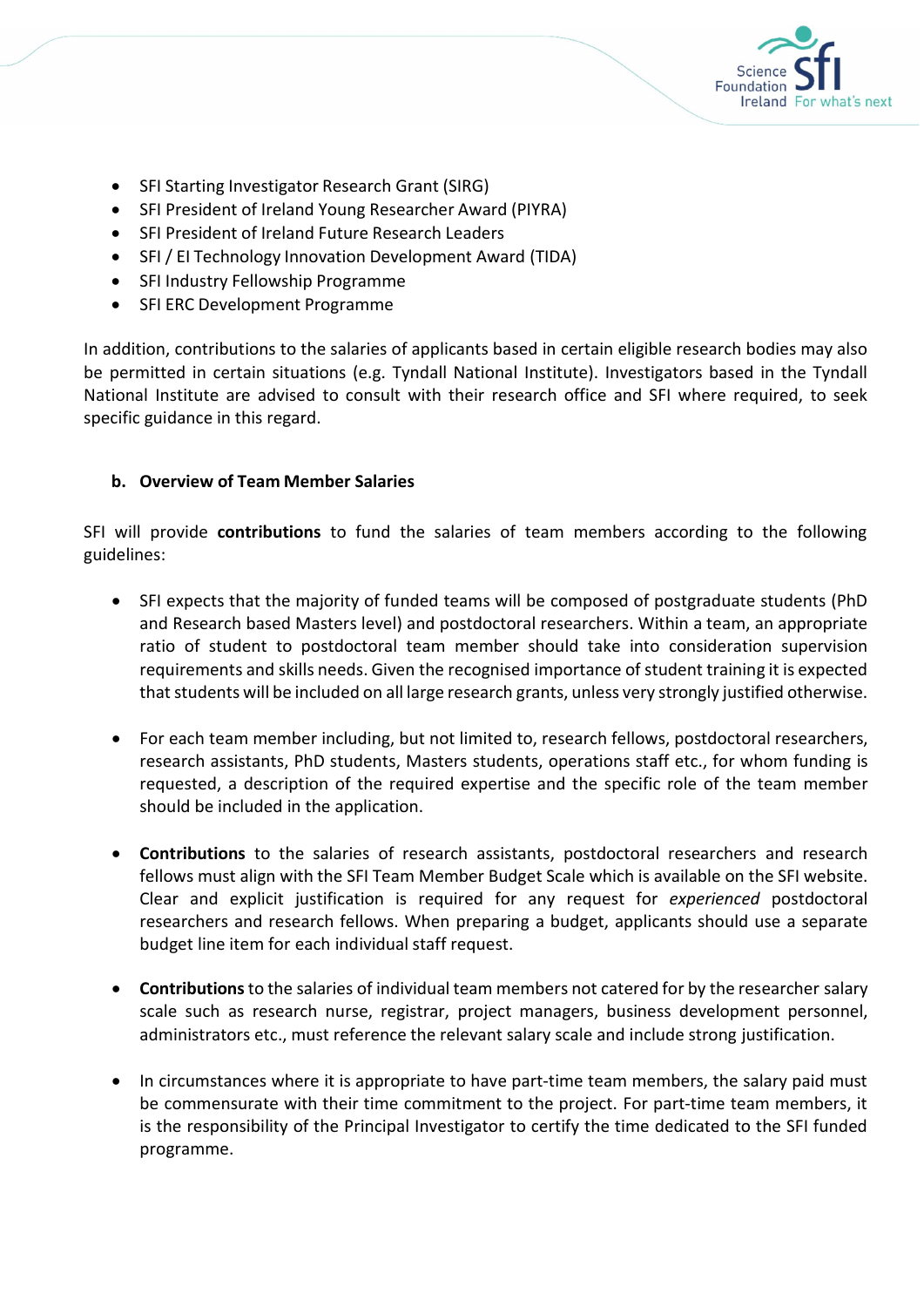

- SFI does not provide contributions to the salaries of collaborators.
- SFI does not fund the salary or benefits of staff within Irish Research Bodies that are already in receipt of salaries and benefits funded from another source.
- It is the responsibility of the Research Body to document open and transparent recruitment processes associated with all individuals to be employed as part of an SFI award, which should be available to SFI upon request. It is expected that this documentation will also include a detailed description of the relevant roles and responsibilities of the post.
- For team members, SFI funds the position not the person and reviewers will be requested to evaluate the position at the required level.

#### c. Research Assistants

SFI will fund a contribution to the salary of Research Assistants according to the SFI Team Member Budget Scale, Level 1 (*SFI Team Member Budget Scales*). Research Assistant/Level 1 is regarded as an 'entry grade'. A recipient at Level 1 would be expected to hold a primary degree in a relevant discipline and to have little or no research experience.

For employment on higher points on the scale, a secondary degree (Masters/PhD) and/or research experience would be expected. The rationale for appointment at the requested level should be described in the Budget Justification.

#### d. Postdoctoral Researchers

SFI will fund a contribution to the salary of Postdoctoral Researchers according to the SFI Team Member Budget Scale, Level 2A or Level 2B (SFI Team Member Budget Scales). As the postdoctoral scale covers a broad range of experience it is split into Level 2A (New Postdoctoral Researcher i.e. immediately post PhD) and Level 2B (Experienced Postdoctoral Researcher). New Postdoctoral Researcher/Level 2A is regarded as an 'entry grade'.

The point on the scale requested should be determined by qualifications and experience, and the rationale for appointment at that level should be explained in the Budget Justification.

#### e. Research Fellows

For senior team members who, in the opinion of SFI, have unique and essential skills, SFI may fund a contribution to the salary of a Research Fellow according to the SFI Team Member Budget Scale Level 3 (SFI Team Member Budget Scales).

SFI encourages research bodies, in certain cases, to take strategic decisions where they decide to make a level of institutional commitment to senior researchers and are prepared to develop a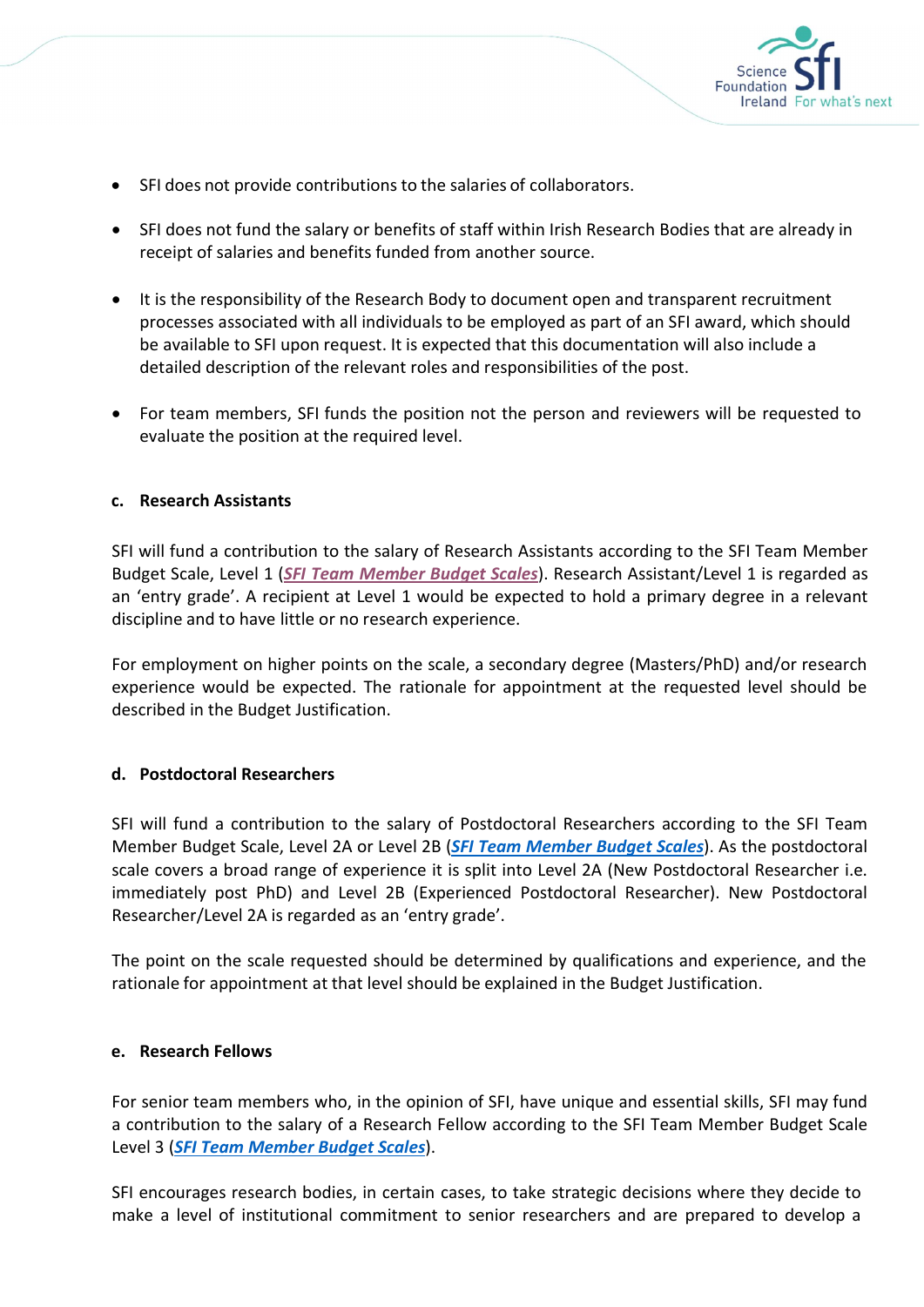

career framework for them. SFI will therefore consider contributions to Research Fellow positions only in exceptional circumstances. Such contributions may be made in cases where, in the opinion of SFI, such an appointment is justified, where the Research Body has made provisions for an open and transparent recruitment process, and where the individual will be contractually differentiated from the standard cohort of Postdoctoral Researchers - this information must be contained in a formal letter from the Research Body and be included as part of the proposal as a letter of support. The letter should include a description of the recruitment procedure or reference to the appropriate HR policy. Such recruitment procedures should include a description of the roles and responsibilities, above and beyond those which would be expected of a Senior Postdoctoral researcher. To demonstrate to reviewers that appropriate candidates may be available to fill such a role, the applicant may, in the body of the proposal, wish to indicate the identity of potential candidates for this role, where appropriate. The position must however be advertised and the appointment made via an open and transparent recruitment process.

Typically, a Research Fellow would be expected to:

- demonstrate the capacity for independent research
- have experience of research leadership and management within a research group or laboratory
- have a strong track record of high quality publications
- have supervisory or co-supervisory experience of Masters/PhD students
- possibly have secured independent research funding whilst remaining associated with a PI who would act as their mentor
- have undergone a formal internal promotion such that they are differentiated from the standard cohort of postdoctoral researchers and have been given parity with tenured academic faculty.

This role should enable the Research Fellow to build a portfolio of independent achievement which would strengthen a transition to a tenured academic position or senior scientific role in industry.

It is important to note that the inclusion of a support letter will strengthen but not guarantee funding contributions for these positions. It is also important to note that the terminology, with respect to an individual's job title, in use may vary at the level of the Research Body and the critical point is the nature of the hiring procedure and the associated roles and responsibilities together with the appropriate scientific justification of need and overall fit with the research programme.

Requests should be made at point 1 on the Research Fellow scale. This level is broadly aligned with mid-level academic salaries (e.g. lecturer above the bar, senior lecturer, etc.); therefore, such positions should be recognised by the employer as comparable to such.

#### f. Senior Research Fellows

For critical senior team members leading a significant strand of research, SFI may fund a contribution to the salary of a Senior Research Fellow according to the SFI Team Member Budget Scale, Level 4 (SFI Team Member Budget Scales).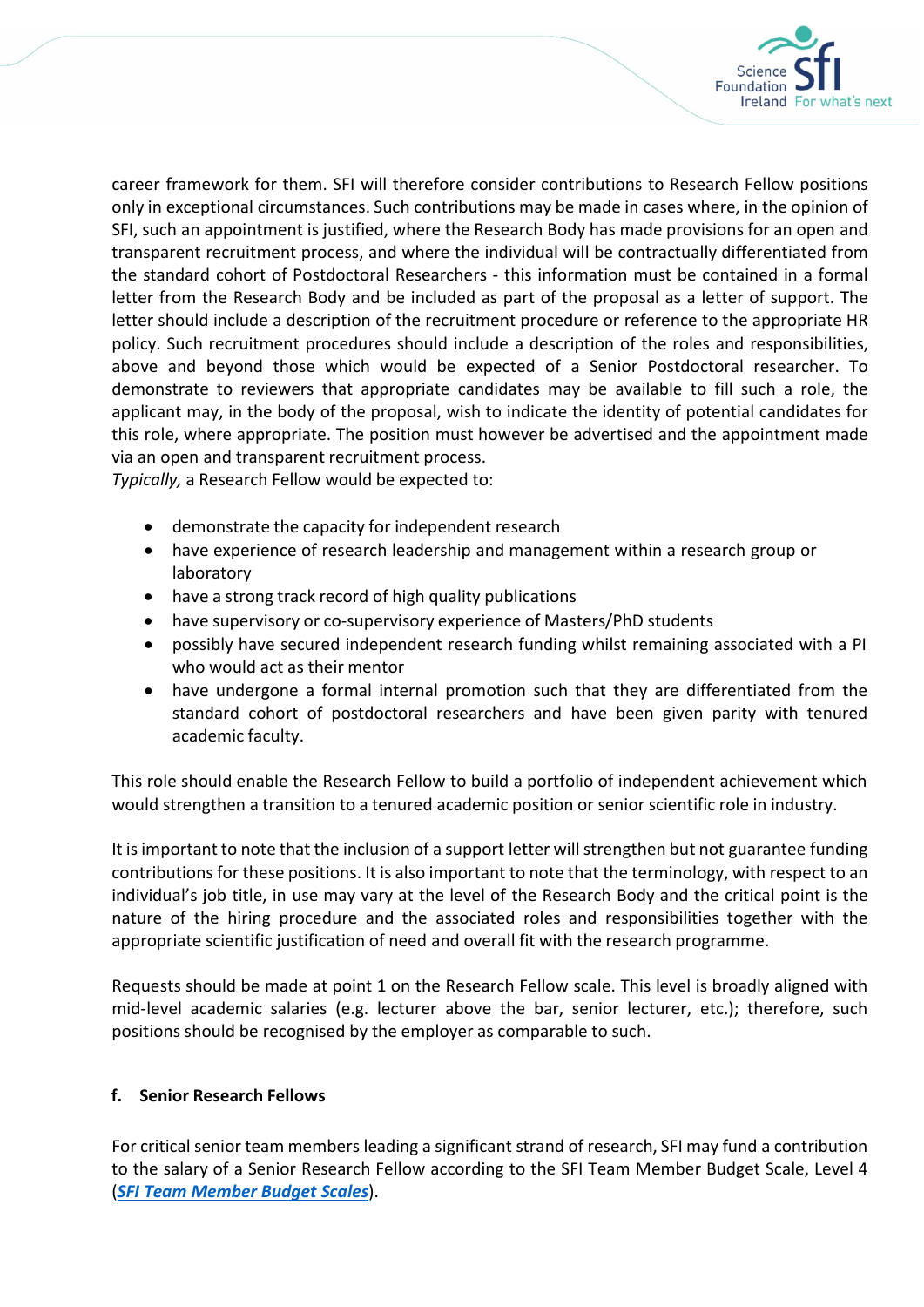

Such contributions may be made in cases where, in the opinion of SFI, such an appointment is justified, where the Research Body has made provisions for an open and transparent recruitment process, and where the individual will be contractually differentiated from senior Postdoctoral Researcher and Research Fellow roles. This information must be contained in a formal letter from the Research Body, included as part of the proposal as a letter of support. The letter should include a description of the recruitment procedure or reference to the appropriate HR policy. Such recruitment procedures should include a description of roles and responsibilities above and beyond those which would be expected of a Research Fellow. To demonstrate to reviewers that appropriate candidates may be available to fill such a role, the applicant may, in the body of the proposal, wish to indicate the identity of potential candidates for this role, where appropriate.

Typically, a Senior Research Fellow would be expected to:

- have secured substantial independent research funding in their own name as Principal Investigator
- have experience of overall research leadership of funded research projects including the management of a research team(s)
- have a strong track record of high quality publications
- have supervisory experience of Masters/PhD students
- have undergone a formal internal promotion such that they are differentiated from the standard cohort of postdoctoral researchers and have been given parity with tenured senior academic faculty

It is important to note that the inclusion of a support letter will strengthen but not guarantee funding contributions for these positions. It is also important to note that the terminology, with respect to an individual's job title, in use may vary at the level of the Research Body and the critical point is the nature of the hiring procedure and the associated roles and responsibilities together with the appropriate scientific justification of need and overall fit with the research programme.

Requests should be made at point 1 on the Senior Research Fellow scale. This level is broadly aligned with senior academic salaries (e.g. senior lecturer, associate professor) and therefore such positions should be recognised by the employer as comparable to such.

### g. Technicians/Laboratory Managers

Contributions to salary for dedicated Technicians and Laboratory Managers will not usually be funded via SFI awards. Where such roles are warranted, this should be clearly justified and institutional salary guidelines should be applied and referenced. Where such roles are requested, clear rationale and justification must be provided and reference must be made to the relevant role description, HR recruitment procedure and local Research Body salary scale. SFI will not contribute to the funding of any permanent core staff (e.g. funded by HEA core funding).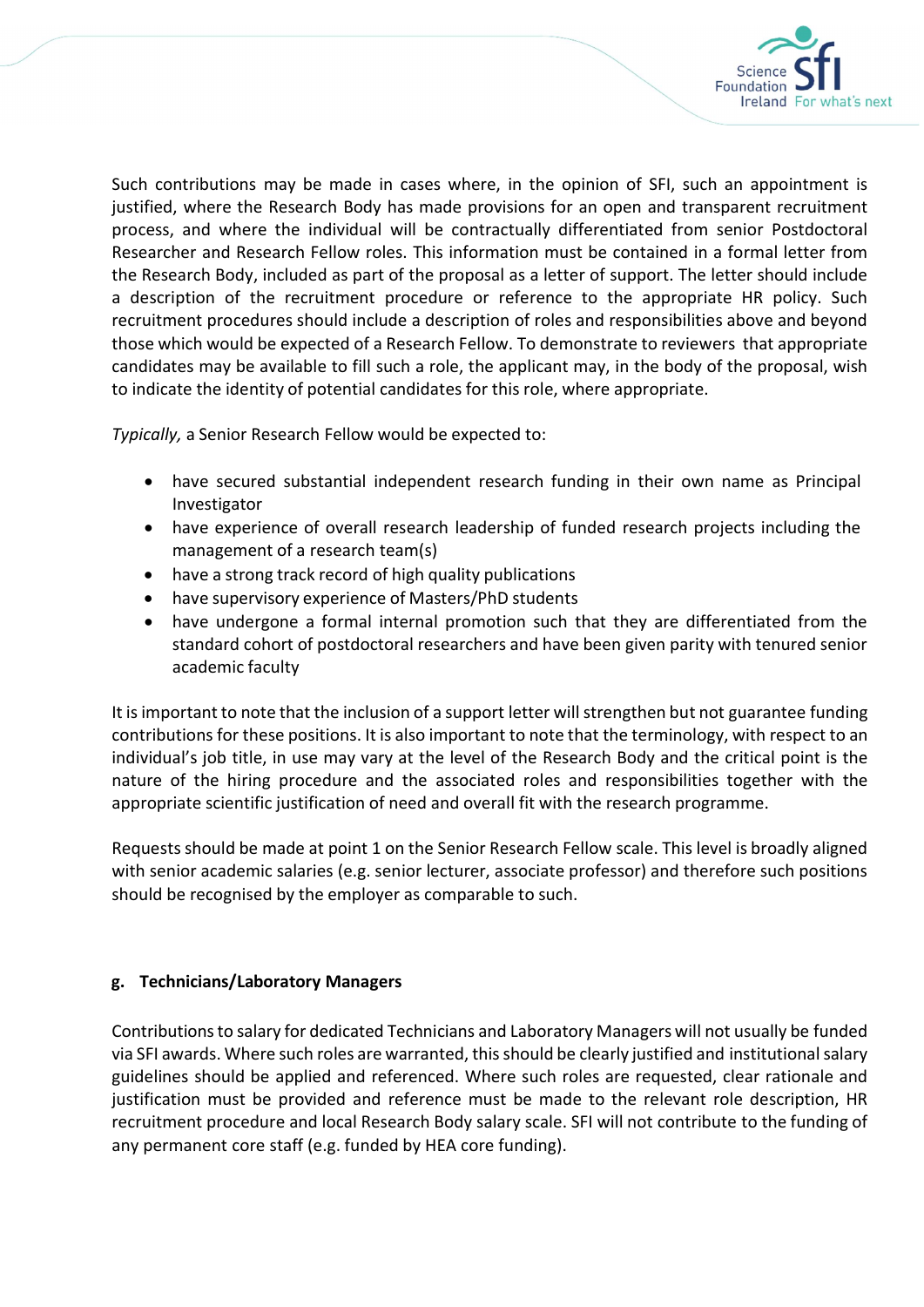

#### h. Administrative Support

Contributions to salary for administrative support roles will not usually be funded via SFI awards. Where such roles are requested, clear rationale and justification must be provided and reference must be made to the relevant role description, HR recruitment procedure and local Research Body salary scale (please provide a link to relevant scale). This information must be detailed in the budget justification. SFI will not contribute to the funding of any permanent core staff (e.g. funded by HEA core funding). The following details also apply in cases where SFI contributions to Administrative Support salary are being considered:

- A description of the qualifications required for an individual to be hired, together with the expected roles and responsibilities of the post must be available upon request
- Requests for non-research posts must be aligned to the relevant point on the Research Body scale
- Appropriately detailed justification must be provided for senior administrative posts attracting substantial salaries
- The Research Body must make provision for an open and transparent recruitment process

Requests for contributions to administrative and senior administrative posts could include, but are not limited to, roles such as: Centre Manager, General Manager, Project Manager, Finance Managers, Education & Outreach Manager, Business Development Manager, Commercialisation Manager, IP Manager etc. Such requests are associated predominantly with SFI Research Centre Awards.

It is important to note that the terminology, with respect to an individual's job title, in use may vary at the level of the Research Body and the critical point is the nature of the hiring procedure and the associated roles and responsibilities together with the appropriate justification of need and overall fit with the research programme.

#### i. Annual Increments to Salary

Where appropriate, for team members other than students, SFI will contribute to annual, singlepoint salary increments as tabulated in the **SFI Team Member Budget Scales**. Once individuals reach the top of the relevant scale, no further increments will be applied.

In addition, SFI may contribute to annual single-point increments for eligible salaries not included in the SFI team member budget scales (e.g. administration positions), provided such increments are consistent with the Research Body pay scale norms and with current Government policy. Please provide evidence of relevant pay scale points and associated increments in the Budget Justification section of your grant application to SFI.

### j. Pensions

SFI will fund an employer pension contribution. For team members this is already included in the **SFI Team Member Budget Scales,** which incorporate a pension contribution of 20% of core salary. If pension contributions of less than 20% apply, please indicate in the budget justification and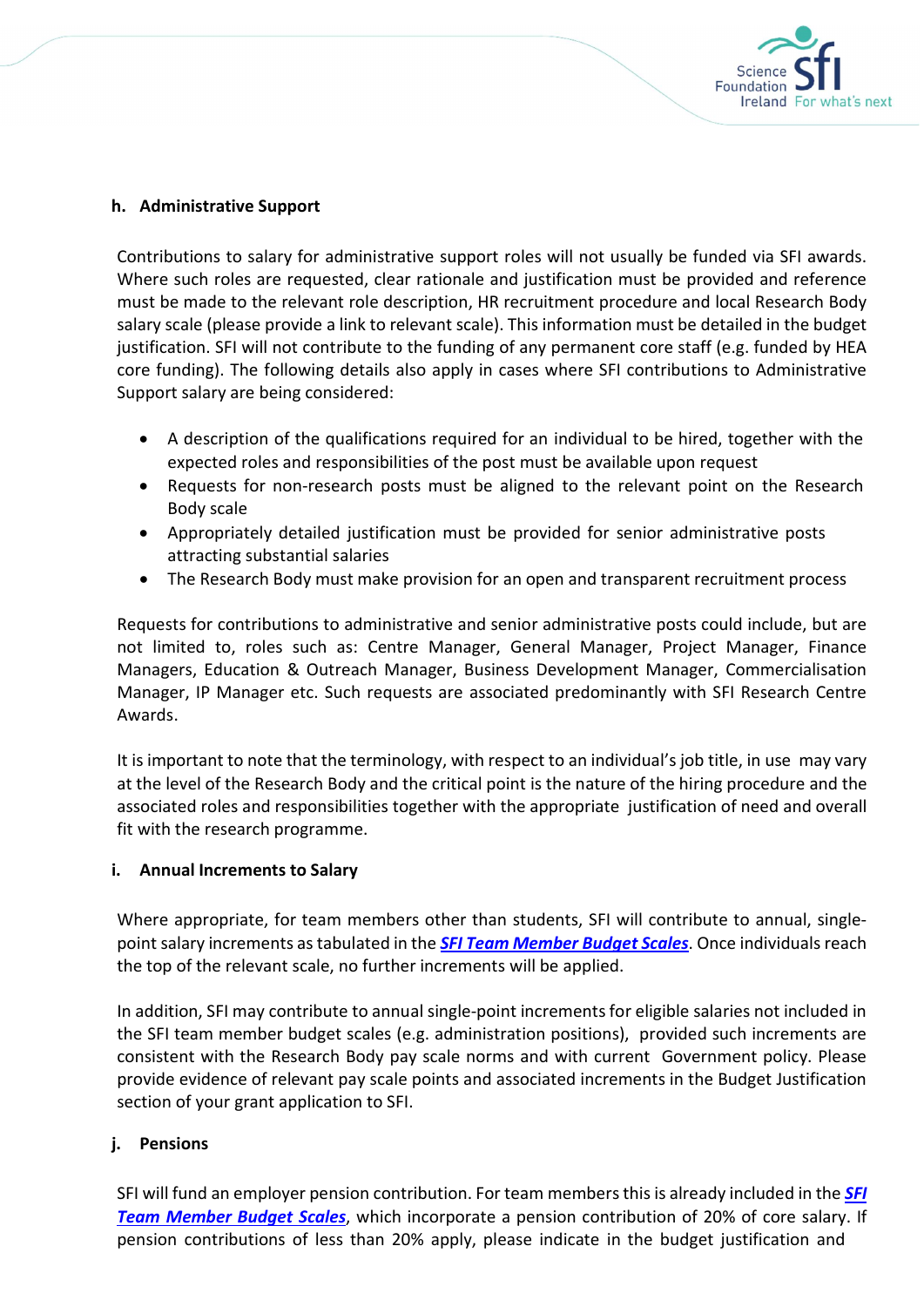

adjust accordingly. For other posts, where salary may be an eligible cost (e.g. administrative roles), please indicate where an employer pension contribution is included in the budget request and detail in the budget justification.

### As stated previously, SFI does not act as an employer with respect to personnel funded by its grants. It is the responsibility of the Research Body to ensure that it employs staff in accordance with current legislation.

### k. Postgraduate Students Stipends and Fees

Student stipends and fees should be requested as separate items, and listed as separate line items in budget tables. SFI-funded research teams may include PhD students for four years' funding and Masters (by research) students for two years. It is expected that all PhD students will be funded for a duration of 4 years, unless under specific circumstances, this is precluded. Full rationale must be provided in the budget justification. An additional exception is given below for the training of Medical Practitioners, where three year studentships are permitted.

#### Stipends

SFI funds postgraduate student stipends at a flat rate of €18,500 per annum for up to four years. The PhD stipend *must not* be used to contribute to Research Body fees under any circumstances.

Where adequate justification is provided, SFI may contribute to MD or PhD training of Medical Practitioners for a maximum of three years. Such individuals must have a minimum of two years' relevant post-registration practice experience and should be employed in practice in Ireland. Stipends will be provided at Experienced Postdoctoral Researcher Level 2B, point 1(Year 1), point 2 (year 2) and point 3 (year 3) of the SFI Team Member Budget Scale.

#### Fees

SFI makes a standard €5,500 contribution towards the annual cost of postgraduate fees, for up to four years (this is reduced accordingly where Research Bodies charge reduced fees in final years e.g. some Research Bodies may offer a 50% fee reduction in year 4 etc.).

Example 1: 4 year PhD, institution does not offer final year reduction in fees. SFI contribution is  $4 \times \text{\textsterling}5,500 = \text{\textsterling}22,000$ 

Example 2: 4 year PhD, institution offers 50% reduction in fees in year 4 SFI contribution is  $(3 \times \text{\textsterling}5,500) + (\text{\textsterling}5,500 \times 50\%) = \text{\textsterling}19,250$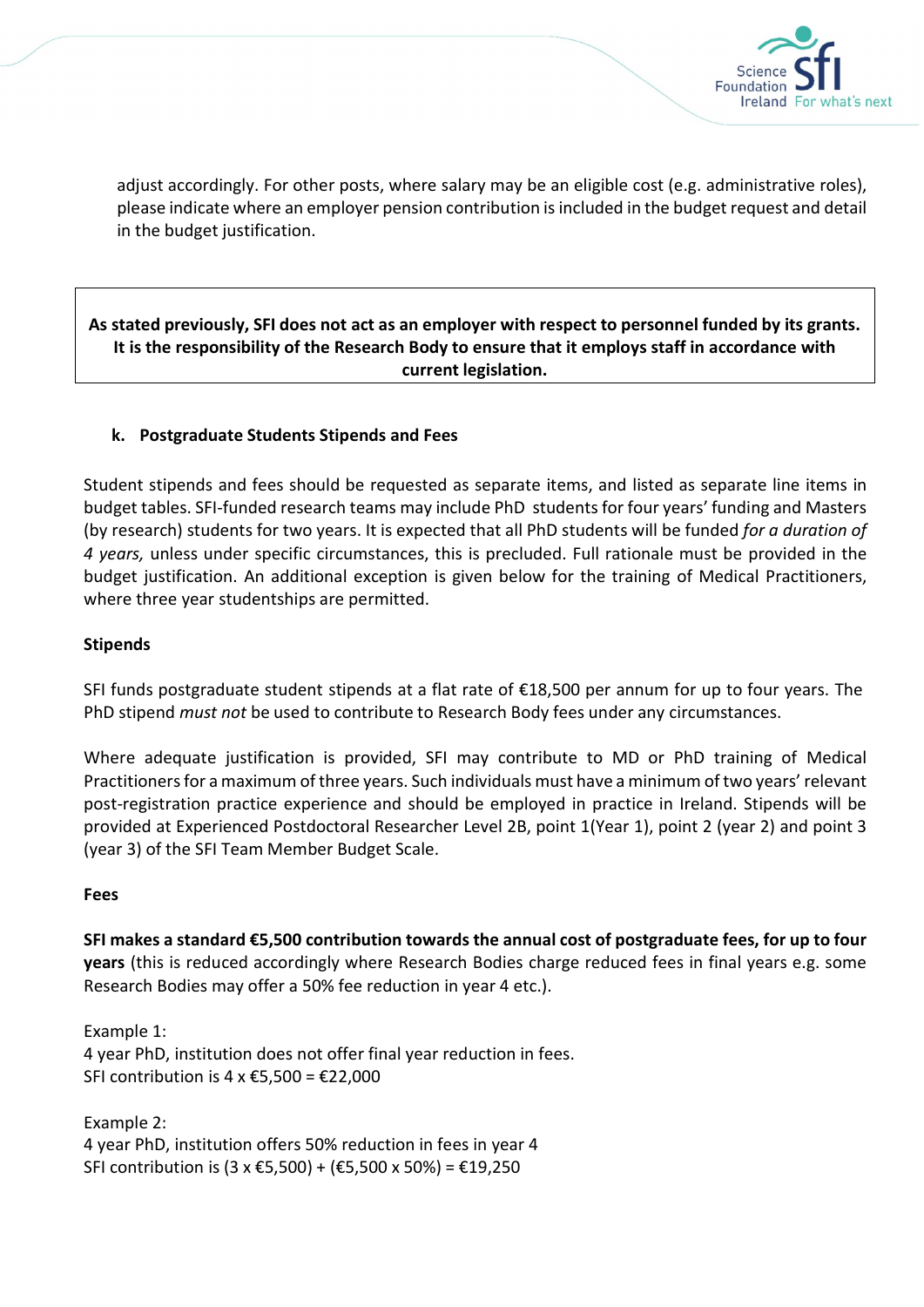

Example 3: 2 year Masters by research SFI contribution is  $2 \times \text{\textsterling}5,500 = \text{\textsterling}11,000$ 

In cases where, prior to application, the grant applicant has identified a highly competitive, named non-EU candidate for a Masters / PhD position, they may request up to an additional  $\epsilon$ 4,000 per annum over-and-above the standard (EU) fee contribution. Details of the recruitment process and the student's credentials must be included in the application (budget justification) and the additional funding for non-EU fees will be granted on a case-by-case basis.

Example 4: 4 year non-EU PhD, institution does not offer final year reduction in fees. SFI contribution is up to  $(4 \times \text{£}5,500) + (4 \times \text{£}4,000) = \text{£}38,000$ 

Example 5: 2 year non-EU Masters by research SFI contribution is up to  $(2 \times \text{£}5,500) + (2 \times \text{£}4,000) = \text{£}19,000$ 

If a non-EU PhD student candidate is identified *after* the award has been granted, the PI may adjust their budget allocation to pay the additional amount required to cover non-EU fees. This may be done at the discretion of the PI under SFI's flexible budget policy, but no additional funding may be requested.

# 4.1. Equipment

All Equipment / Infrastructure must be acquired, in compliance with all National and EU procurement guidelines, at the least cost and upon the most competitive terms having regard to the needs of the Research Programme as to economy, time, and quality, and without any conflict of interest. The following definition of infrastructure, excluding the associated human resources, derived from the ESFRI<sup>2</sup> definition, is employed by SFI:

Research Infrastructure covers major equipment or smaller individual items of equipment, in addition to knowledge-containing resources such as collections, archives, data banks, e-infrastructure and test beds. Research Infrastructures may be "single-sited", "distributed", or "virtual" including technology based infrastructures such as Grid, computing, software and middleware.

Details of all requested equipment necessary for the research programme should be itemised. Small equipment of a value of less than €2,000 should be included in the materials and consumables section. The exception to this is costs associated with computers/laptops, which must be listed in the equipment section regardless of cost. If funding for computer cluster resources is requested in an application, justification must be given as to why national high performance computing facilities cannot be used for the purposes of the project.

<sup>&</sup>lt;sup>2</sup> ESFRI – European Strategy Forum on Research Infrastructures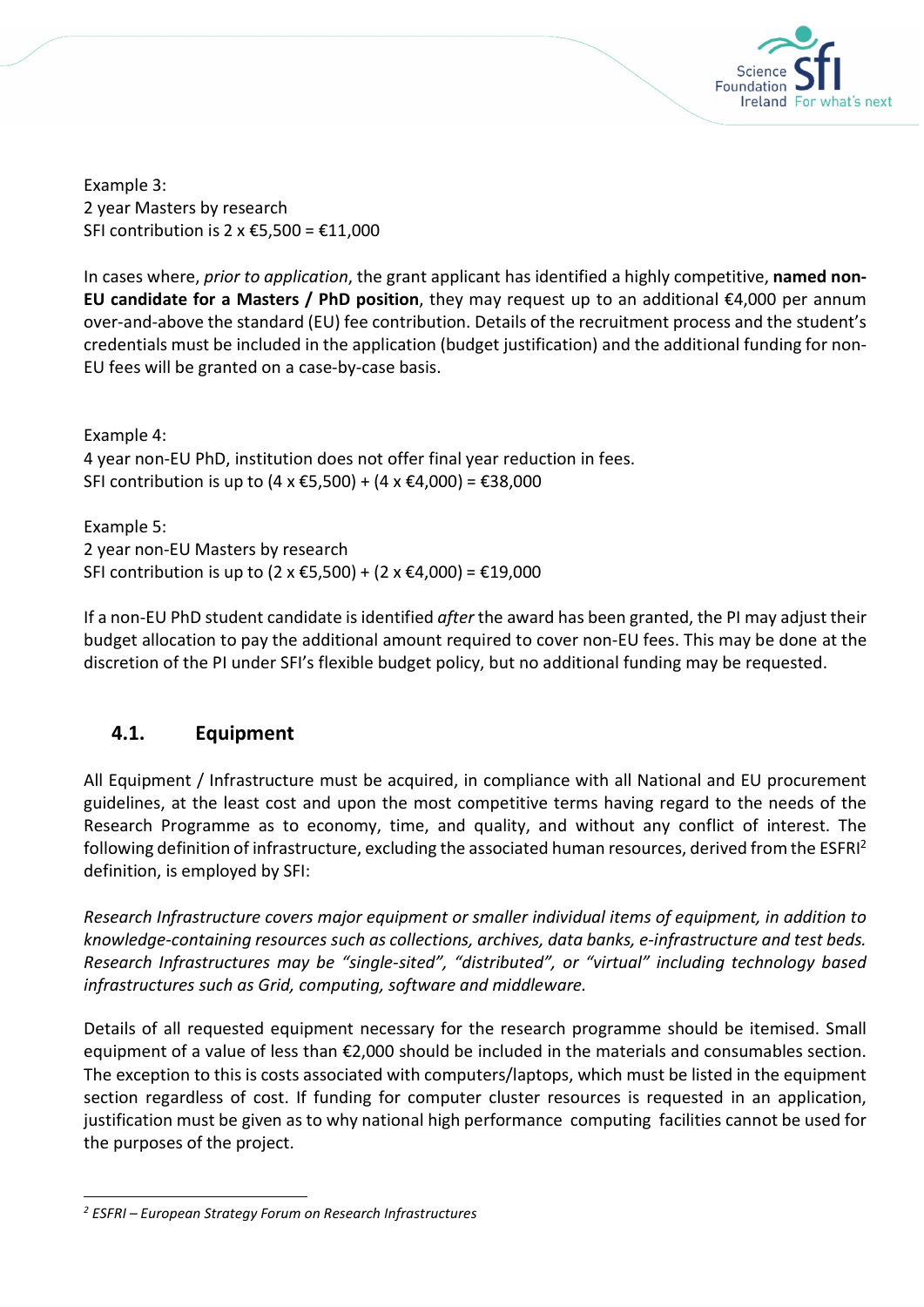

In any event, for an equipment item which costs in excess of €50,000, the quote number and cost must be included in the budget justification. Quotations should also be available for services costing in excess of €50,000 (e.g. sequencing services). Documentation supporting such quotations must be kept in a manner and form that is suitable for audit purposes and such documentation must be made available to SFI on request.

When large items of equipment/infrastructure are requested, applicants must also submit an associated access charge plan which will be reviewed and approved by SFI, should funding be awarded for the infrastructure requested. Please see details of Access Charge Plan templates and guidelines on the SFI website<sup>3</sup>.

Equipment Refurbishment costs are allowable as an eligible cost under the Equipment category on SFI awards. Such costs must relate to equipment which is clearly identifiable and previously funded by SFI.

# 4.2. Materials and Consumables

An outline of all materials and consumables that will be used during the course of the research programme should be provided alongside detailed justification for all costs. Costs must be identified specifically, with a high degree of accuracy, with the proposed research programme. These include costs required to carry out the research including but not limited to materials and consumables, access costs and animal costs. Publication costs, open access costs, bench fees, recruitment costs and patient engagement costs may also be included under this section of the budget where strongly justified. Further detail is provided below for a number of line items:

## a. Equipment Maintenance Charges

Equipment maintenance charges are allowable as an eligible cost under the Materials and Consumables category. Maintenance charges must be supported by a maintenance contract with the supplier in relation to the specified item of equipment. Maintenance charges must relate to equipment which is clearly identifiable and funded by SFI. This can be either new equipment which is being requested as part of an application or equipment previously funded by SFI Maintenance charges will befunded over the term of the specific award only.

## b. Access Charges

Access charges may be sought for use of infrastructure where SFI pre-approved access charge plans are in place. A listing of key contacts for SFI access charge plans is available on the SFI website<sup>3</sup>. Charges for access to facilities and services not directly available to the applicant, such as the costs associated with commissioning specific experiments in research facilities and National Testbeds (e.g. ICHEC, Tyndall, CRANN etc.) may also be requested where SFI pre-approved access charge plans are in place and/or where detailed and strongly justified.

In addition, requests may be included for accessing international databases and facilities or for the commissioning of experiments in international facilities/research labs where appropriately detailed

<sup>3</sup> https://www.sfi.ie/funding/sfi-policies-and-guidance/budget-finance-related-policies/Access-Charge-List.pdf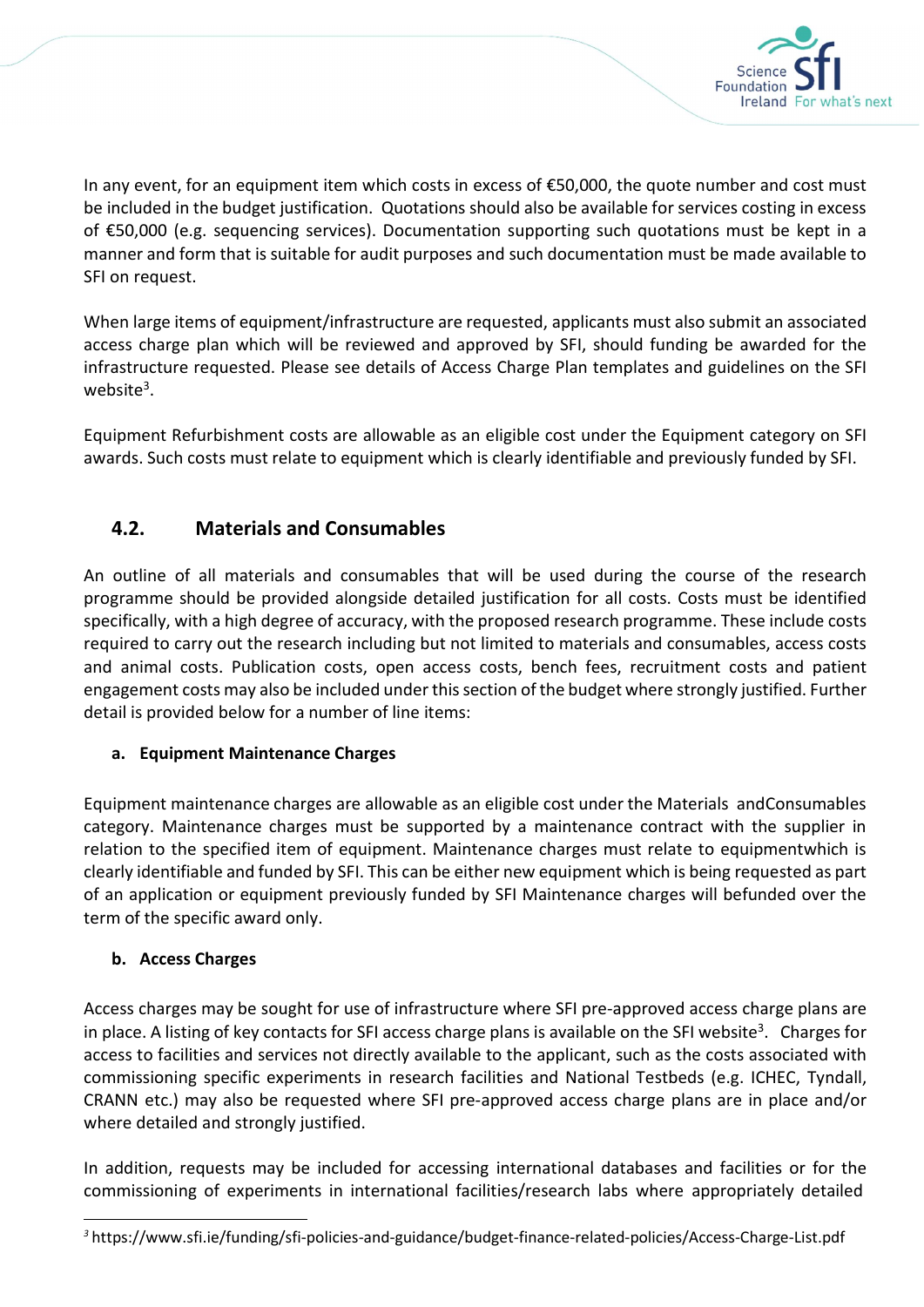

justification is provided and where the required infrastructure is not available in Ireland. Costs must be listed as a separate line item and full details should be provided in the budget justification.

### c. Education and Public Engagement

The SFI Discover Programme is Science Foundation Ireland's primary mechanism for direct funding of Education and Public Engagement (EPE) activities. In addition, direct funding of EPE activities are permitted and expected under SFI Research Centres as detailed in the relevant call documentation. Direct funding of significant EPE activities as part of other awards is not currently permitted although costs for small scale activities may be permitted where relevant and justified. Examples might include collaborations with festival organisers, artists or similar to create greater understanding and interest amongst the public in your research; smaller scale citizen science where the outputs or data collected informs your research. Requests should be included as separate line items under the Materials and Consumables section of the budget.

### d. Scientific Animal Protection Authorisation Fees

The Health Products Regulatory Authority (HPRA) is the competent authority in Ireland for the protection of animals used in scientific studies. The HPRA provide guidelines on fees<sup>4</sup> for individual authorisations on their website. SFI permits requests for individual authorisation annual fees for PIs and all team members, where relevant and justified.

### 4.3. Travel

Only reasonable and vouched travel and subsistence costs for journeys and events directly related to the research programme or for the learning of special techniques and undertaken by the Principal Investigator or team members may be requested as a direct cost on the research grant.

The applicant should outline the details of travel and subsistence expenses related to conferences and workshops, scientific collaboration and working visits and should indicate the number of team members involved. Individual line items must be included to highlight these different types of travel requests. Requests must be in accordance with the established travel and subsistence policies of the Research Body.

In the case of conference attendance please supply the conference name and location where possible. For conference/workshop attendance for team members, SFI expects that costs would not exceed an average of €1,500 per team member per year, for a total of one year less than the term of an award (e.g. For PhD students, SFI would consider requests for 3 years of a 4-year studentship. For a 3-year postdoctoral position, SFI would consider requests for 2 years etc.). PIs may request conference travel costs for up to €1,500 per annum for the full duration of an award.

<sup>4</sup> https://www.hpra.ie/homepage/veterinary/scientific-animal-protection/sap-guides-and-forms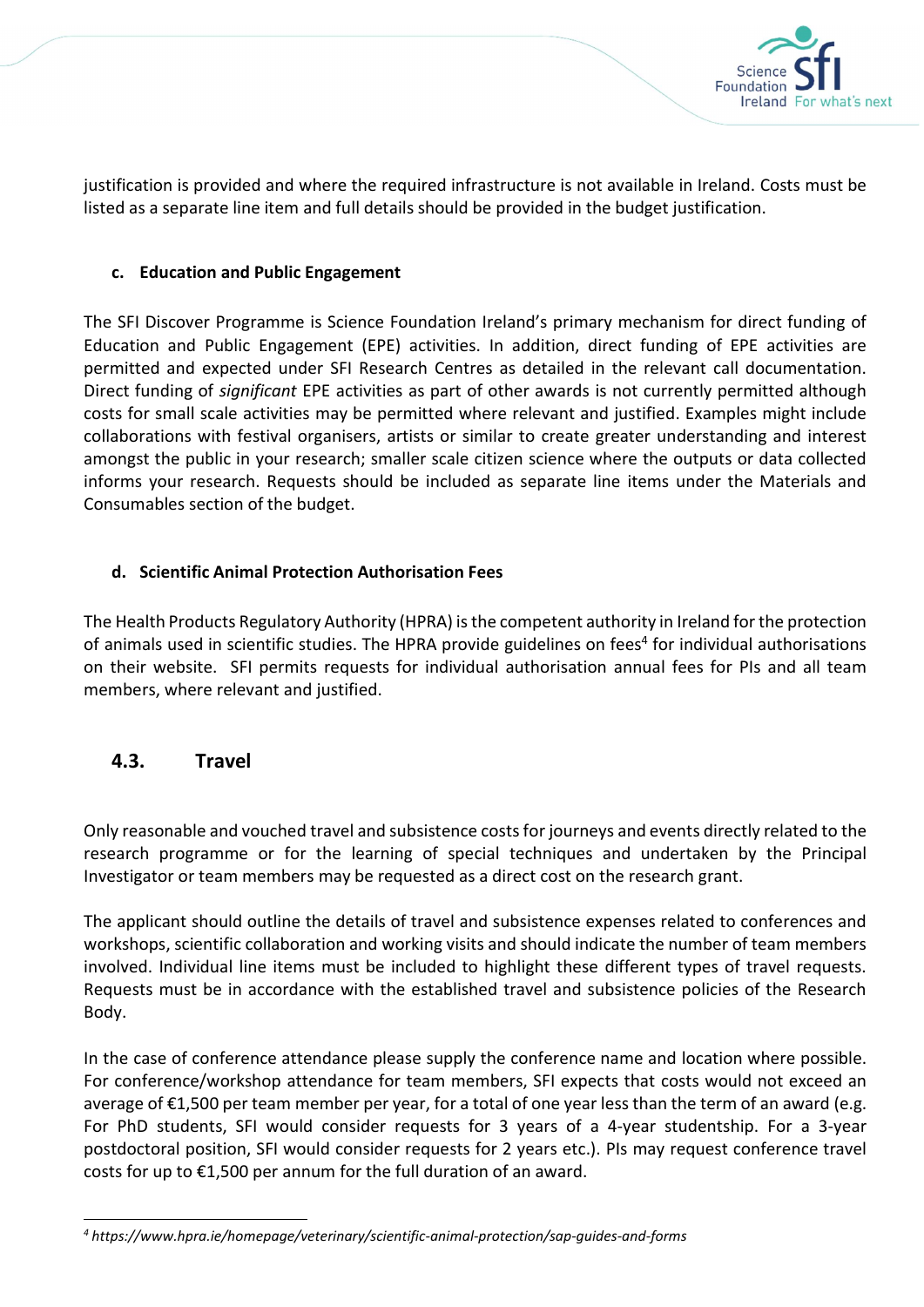

In the case of working visits of applicant or team members, the rates sought for subsistence and other allowances and must comply with the relevant policy of the Research Body and must not deviate from the rates published by the Department of Public Expenditure and Reform. Business class travel is not an allowable cost.

In addition, funding requests to host high-calibre international collaborators in Ireland to work with researchers in the Investigator's lab to carry out research for a fixed period of time may be considered. These collaborators must be prominent high profile international researchers from academia or industry. The visit must encourage further collaborations with world-class centres of research excellence and help raise international awareness and recognition of high-quality research taking place in the Investigator's lab. Funding may also be requested for short term exchanges of team members or summer students.

# 1. Ineligible Costs

Ineligible costs, for the purpose of this policy, are costs that cannot generally be included in the requested budget of SFI grant applications. Costs generally considered ineligible may be allowed on occasion where outlined specifically in a call document. In addition, exceptions may be allowable postaward where SFI approval has been requested and granted in advance although no additional funding may be requested. Ineligible costs include, but are not limited to:

- Collaborator Salary
- International Collaborator Research Costs
- Replacement Teaching Costs (exception for Investigator Career Advancement Awards and Industry Fellowships)
- Clinical Time Buyout (exceptions may apply)
- Technology Transfer or Patent Costs
- Legal Fees
- Conference Organisation
- Journal Subscriptions
- Membership Fees
- Relocation Expenses (exceptions apply, where detailed in call documentation)
- Entertainment and hospitality expenses except such reasonable expenses accepted as wholly and exclusively necessary for carrying out the Research Programme
- Contingency or Miscellaneous Costs

# 2. Cost Share

Specific cost share requirements will be detailed in individual programme call documentation.

If cash or in-kind contributions from industry, or other collaborator, have been agreed, please provide details and describe in the budget justification how they complement the requested budget from SFI. This could include cost share for international collaboration where the cost of activities in the partner country are to be covered by an international funder. Costs to be covered by industry or other entity should not be included in the proposed budget. Some additional guidance on industry cost-share is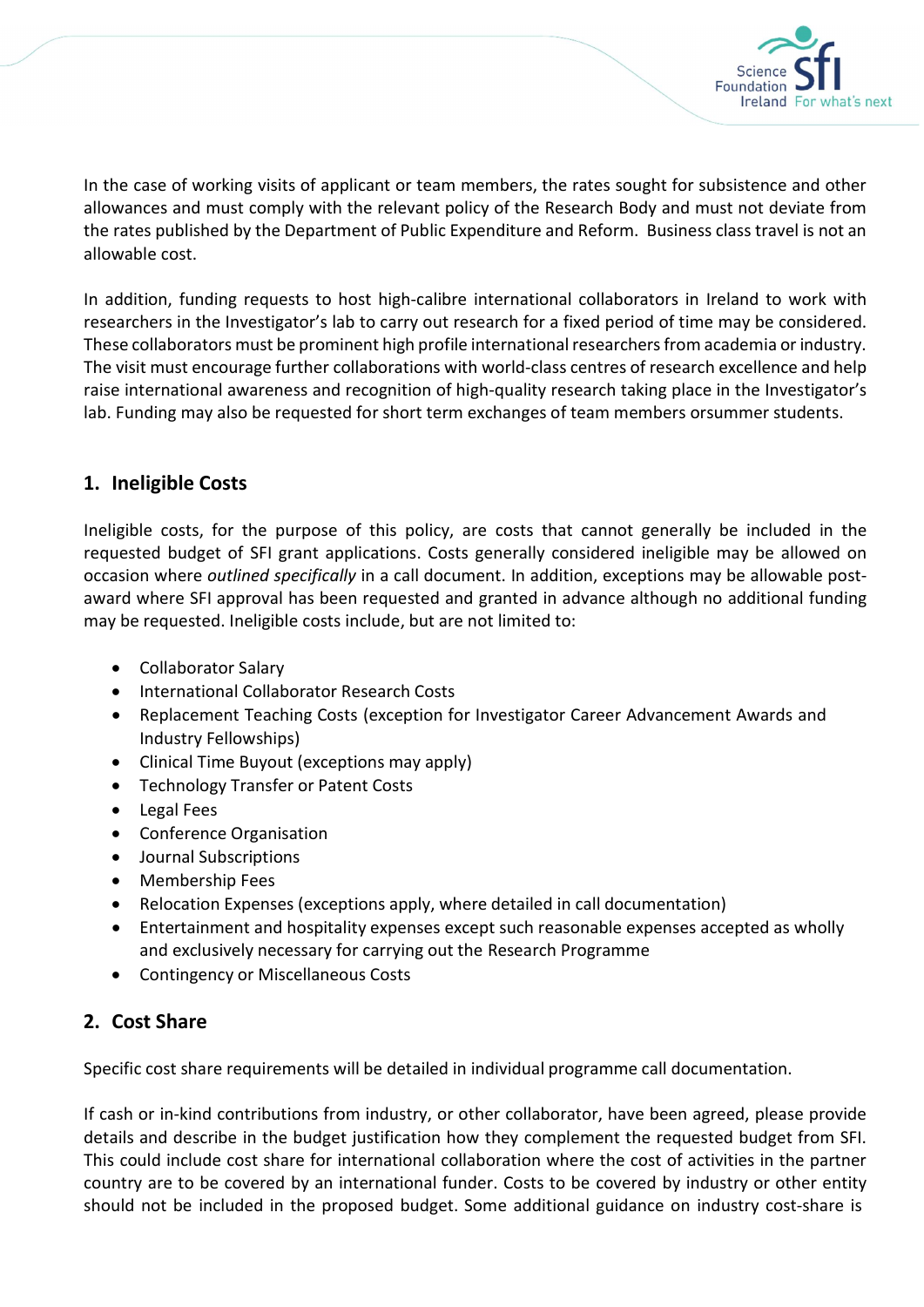

provided on the SFI website under Industry Cost Share. All documentation relating to cost share provided to the academic partners must be available for audit purposes if required. Holders of large SFI awards, including SFI Research Centres, are required to report on a regular basis on the value of cost share received from Industry Partners.

# 3. Budget Justification

The budget justification is the narrative explanation of the budget. It helps SFI and reviewers to evaluate whether the budget requested is reasonable. It should clearly explain why requested eligible costs are necessary for the proposed research programme and how they have been calculated. Specificbudget justification requirements are detailed in individual programme call documentation. Some general guidance is provided in the following bullet points:

- When constructing a budget justification, follow the same order as that in the itemised budget form, so reviewers and SFI staff can easily compare the two documents
- Ensure that everything in your budget is referenced in the budget justification and is aligned with the research proposal. Provide additional details for the most significant requests
- For Staff costs, include appropriate details relating to scale, years post PhD, roles and responsibilities. Provide justification for the level of the post requested, describing why a certain level of experience or qualifications is required
- For Equipment costs, adhere to requirements for quotations and justify why existing equipment cannot be used (locally or nationally) and why this equipment is critical for the current research programme
- For Materials and Consumables provide details relating to estimated numbers of runs, numbers for animal experiments etc. Remember to consider that these costs will also be evaluated with reference to the size, experience and skills of the proposed team
- For Travel, include details / locations (UK, EU, US etc.) of conferences where possible. Visits toa collaborator's lab must be strongly justified and must include estimated duration and specific purpose
- Clear indication should be given where funding is apportioned to collaborators. Please note that collaborators outside the Republic of Ireland or those not located within eligible Research Bodies in the Republic of Ireland are not eligible to receive funding through SFI awards
- If funding is sought for overseas services, this must be strongly justified and the rationale for not carrying out this activity in Ireland must be explained
- Access charges, where allowable, should be linked to an approved access charge plan.
- All costs must be eligible, reasonable and directly aligned to the research programme